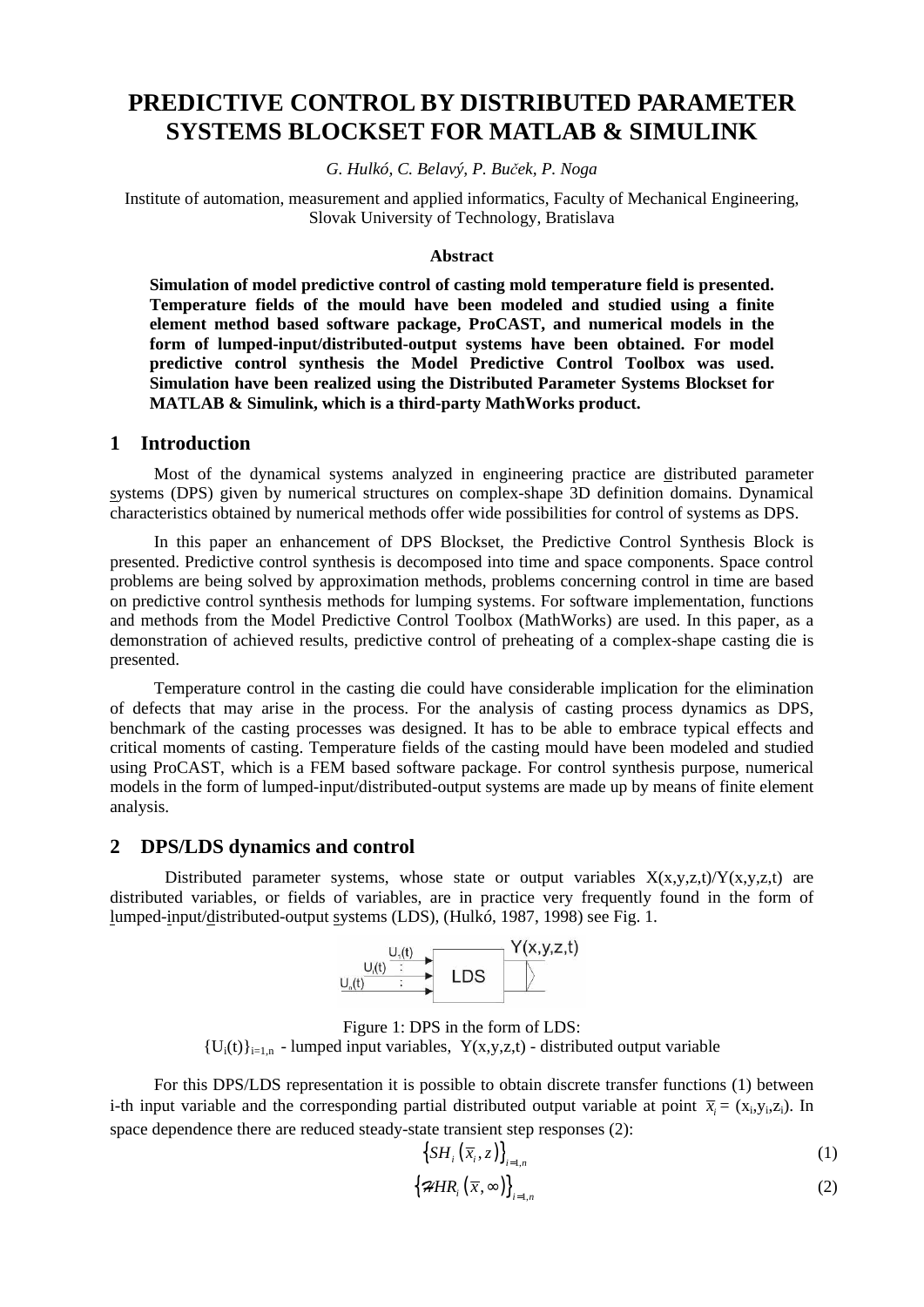Decomposition of dynamics outlined above enables decomposition of the control synthesis to time and space control problems in DPS feedback control loop, see Fig. 2.





In the SS block, approximation of distributed control error  $E(\bar{x}, k)$ , on the set of reduced steady-state distributed step responses  $\left\{\mathcal{H}HR_i\left(\overline{x},\infty\right)\right\}_i$ , is solved.

$$
\min_{E_i} \left\| E(\overline{x}, k) - \sum_{i=1}^n E_i(k) \mathcal{H} R_i(\overline{x}, \infty) \right\| = \left\| E(\overline{x}, k) - \sum_{i=1}^n \overline{E}_i(k) \mathcal{H} R_i(\overline{x}, \infty) \right\|
$$
\n(3)

Next, the control errors vector  $\overline{E}(k)$  $=\left\{ E_{i}(k)\right\} _{i}$  enters into the block TS, where the vector components  $\{E_i(k)\}\$ <sub>i</sub> are fed through the inputs of controllers  $\{R_i(z)\}\$ <sub>i</sub> and the sequence of control ⌣ variables  $\overline{U}(k)$  is generated. Tuning of controllers is suitable to do according dynamics given by transfer functions (1).

### **3 Basic concept of Model Predictive Control**

Representation of DPS in the form of LDS enables to use various methods of control synthesis well-known in lumping systems control, including the Model Predictive Control (MPC) as well. The MPC concept for single-input single-output (SISO) systems is usually supposed acording to Fig. 3.



Figure 3: Block Diagram of a SISO Model Predictive Control

The main objective is to hold a single output  $\overline{y}$ , at a reference value (or setpoint) *r* by adjusting a single manipulated variable (or actuator) *u*. Model Predictive Controller is designed to achieve the control objective. It requires a plant model, which defines the mathematical relationship between the plant inputs and outputs. The controller uses it to predict plant behavior.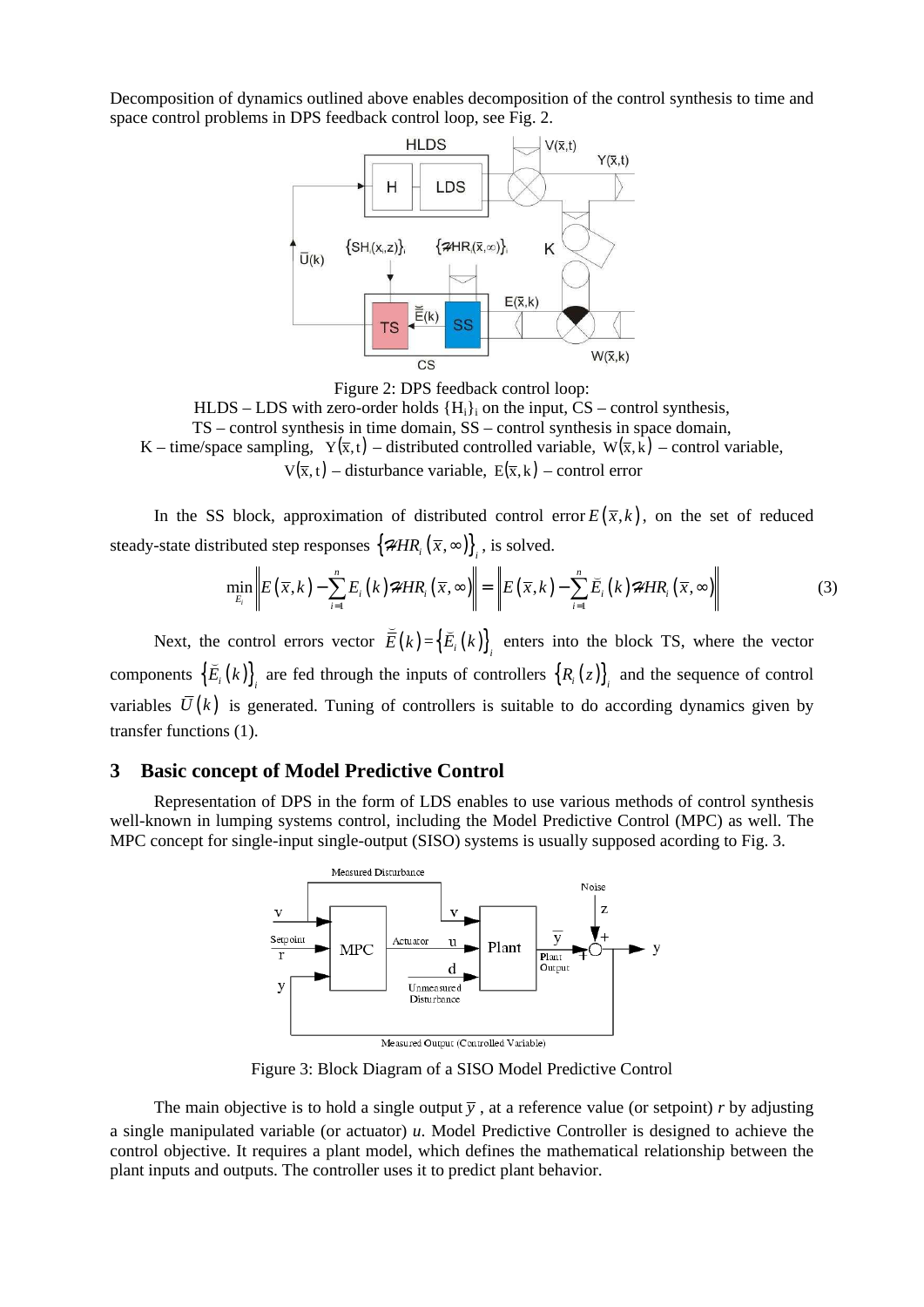A Model Predictive Controller automates a target system (the plant) by combining a prediction strategy and a control strategy. An approximate linear plant model provides the prediction. The control strategy compares predicted plant signals to a set of objectives, then adjusts available actuators to achieve the objectives while respecting the plant constraints. Such constraints can include the physical limits of the actuator, boundaries of safe operation, and lower limits for product quality.

## **4 Distributed Parameter Systems Blockset for MATLAB & Simulink**

The Distributed Parameter Systems Blockset is a blockset for use with MATLAB & Simulink for distributed parameter systems and their applications in modeling, control and design of dynamical systems given on complex 3D definition domains, see Fig. 4, or web site www.dpscontrol.sk .

The **HLDS** block models controlled distributed parameter systems as lumped-input/distributedoutput systems with zero-order hold units. **DPS Control Synthesis** provides feedback to distributed parameter controlled systems in control loops with blocks for **PID, algebraic, state space and robust** control. The block **DPS Input** generates distributed quantities which can be used as distributed control variables or distributed disturbances, etc. **DPS Display** presents distributed quantities with many options including export to AVI files. The block **DPS Space Synthesis** performs space synthesis as an approximation problem. The block **Tutorial** presents methodological framework for formulation and solution of distributed parameter systems of control. The block **Show** contains motivation examples: Control of temperature field of 3D metal body, Control of 3D beam of "smart" structure, Adaptive control of glass furnace and Groundwater remediation control. The block **Demos** contains examples oriented to methodology of modeling and control synthesis. The **DPS Wizard** gives a guide for arrangement and setting distributed parameter control loops in step-by-step operation, by means of five model examples on 1D-3D with default parameters,.



Figure 4: Library of DPS Blockset for MATLAB & Simulink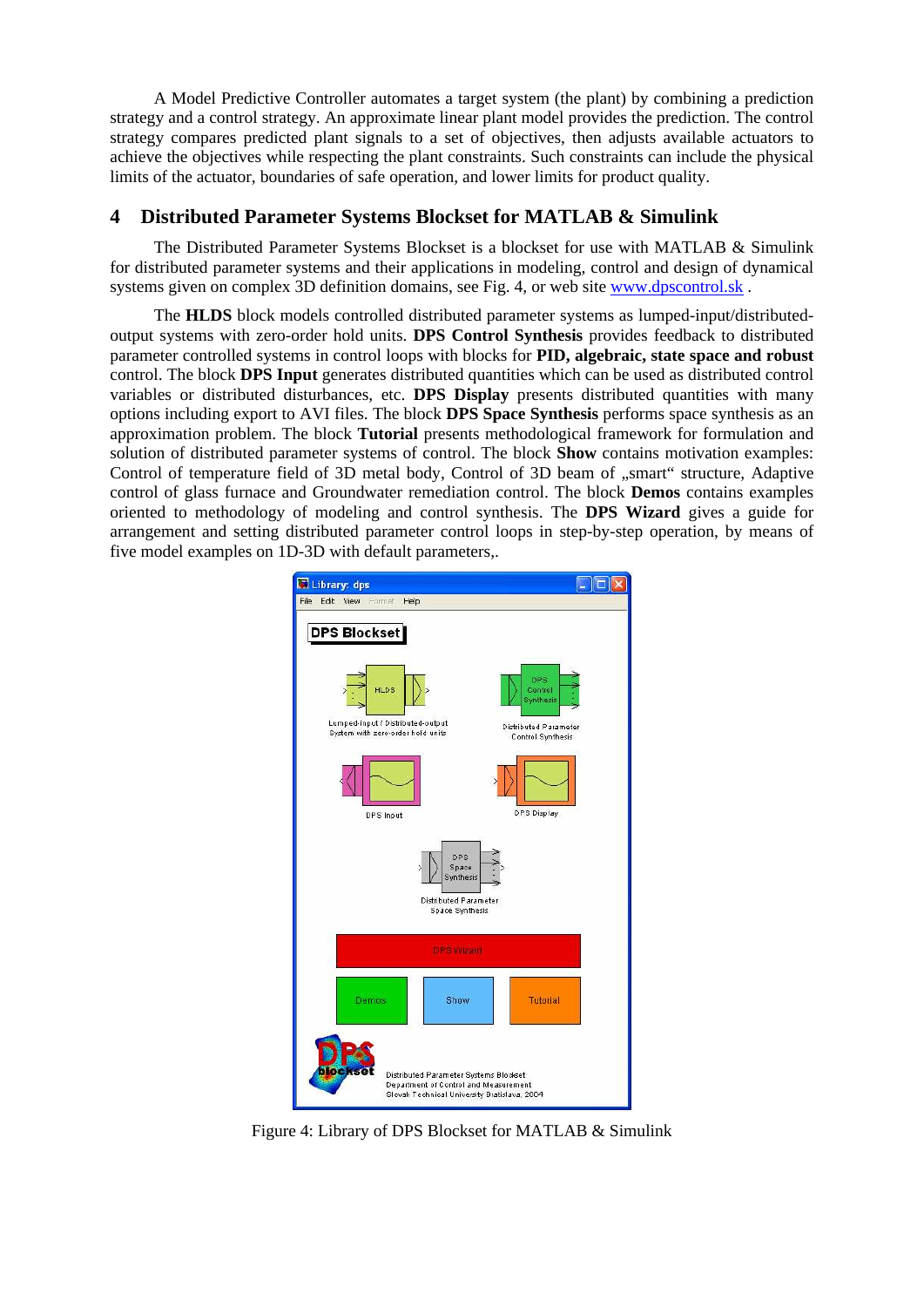### **5 Modeling of temperature fields of the mould in casting process**

Temperature field of the mould in the casting process is a typical case of DPS, where the input/output relation is useful to be modeled as LDS. The benchmark casting plant is built of the steel mold with water-cooled copper inserts (chills), electric heating elements (lumped inputs) and thermocouples, see Fig. 5.



Fig. 5. Steel mold of the benchmark casting plant

Temperature distribution in the mold in the definition domain  $\Omega \in E_3$  is modeled by PDE of parabolic type in the form:

$$
\frac{\partial T(\overline{x},t)}{\partial t} - a\nabla^2 T(\overline{x},t) = \sum_i u_i(\overline{x},t)
$$
\n(4)

where  $a = \lambda/\rho c$  is temperature conductivity (m<sup>2</sup>.s<sup>-1</sup>).

For lumped input variables  ${u_i}_{i=1,5}$  in the form of step functions, which affect on sub-domains  ${\Omega_i}_{i=1,5}$  all necessary lumped and distributed responses were computed by FEM in the software environment ProCAST.

### **6 Simulation of Model Predictive Control of temperature field**

MPC controller design procedure outlined above is now applied for the control of temperature field of the mold in the casting process.

In the MATLAB & Simulink environment by means of both, the DPS Blockset and Model Predictive Control Toolbox, distributed parameter system of MPC is set up, see Fig. 6. It is the feedback control loop, where the block MPC\_DPS includes both, time and space control synthesis, see Fig 7. In this case, the control system consists of five single parameter control loops, where MPC controllers are used, see Fig.8.

MPC synthesis controllers were adjusted in order to assure aperiodic running of the quadratic norm of distributed control error. Weights of manipulated variables, manipulated variables rate and output variables were assuming 0.0, 0.1 and 1.0. Results of the MPC control process are on Figures 10, 11.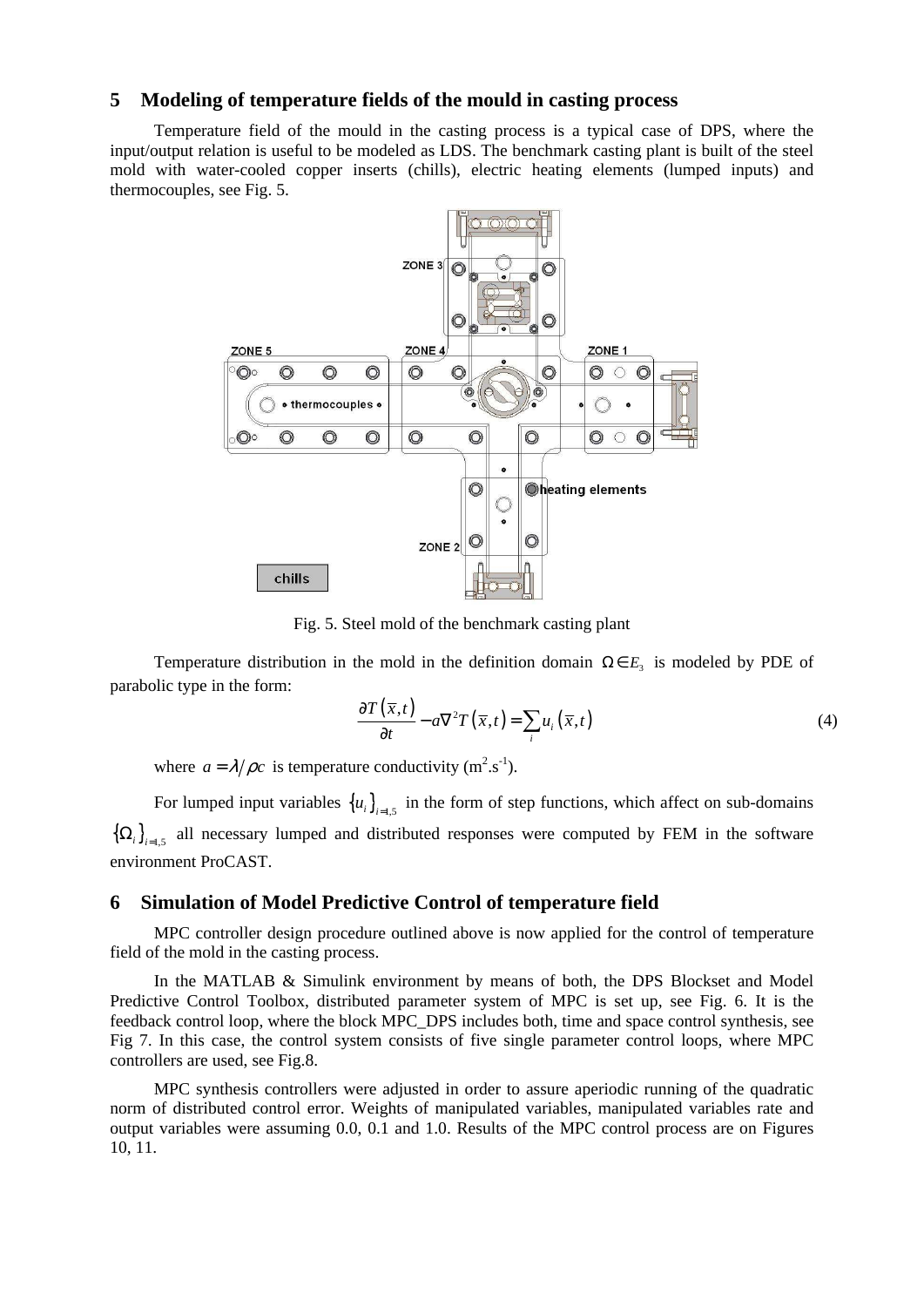









Figure 8: Block of MPC Controllers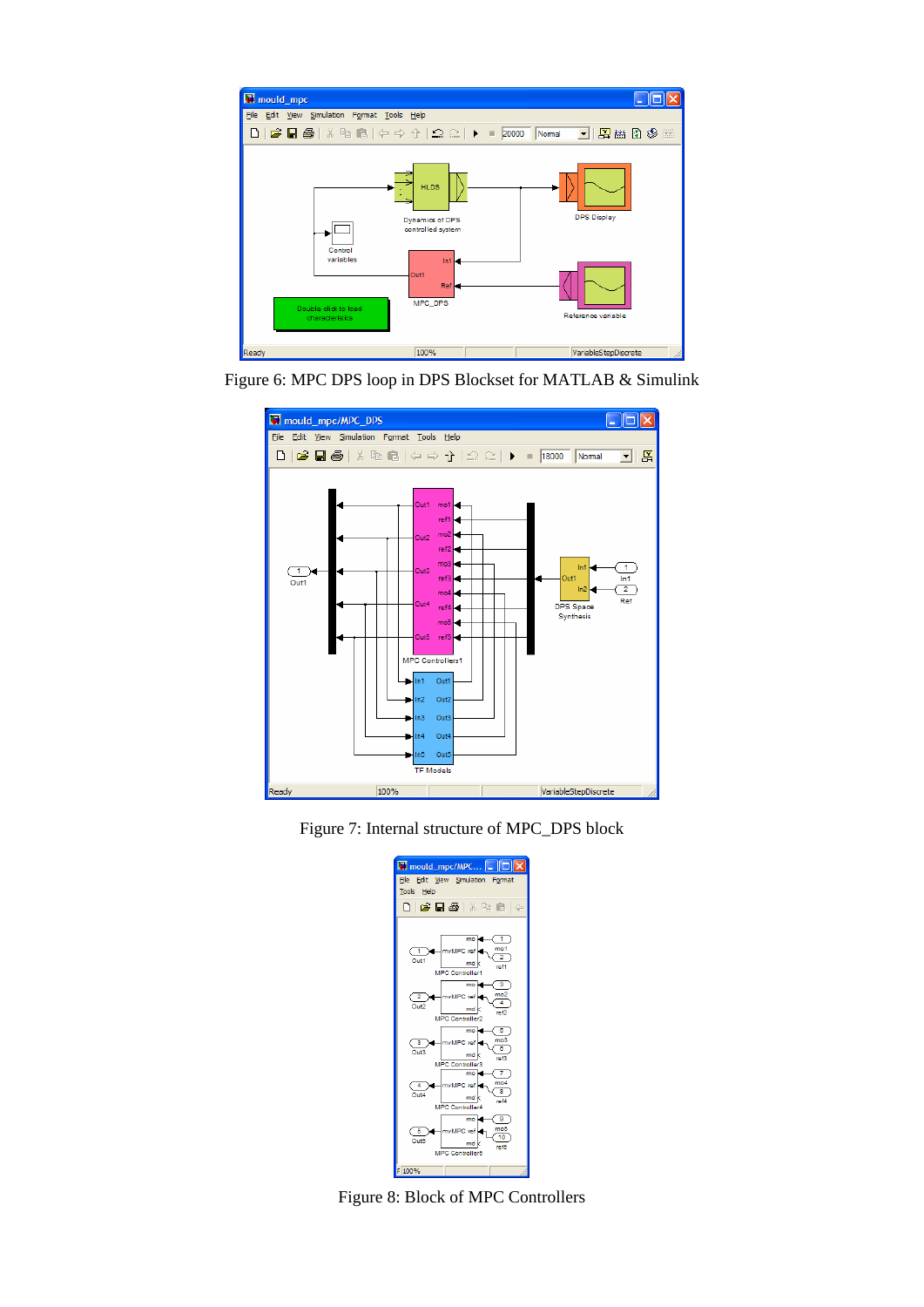

Figure 9: DPS Space synthesis



Figure 10: Distributed reference variable W(x,y,t) and controlled variable Y(x,y,t), t→∞



Figure 11: Control variables  $U_i(k)$  and quadratic norm of distributed control error  $||E(k)||$ 

## **7 Conclusion**

Methodical approach presented in the paper demonstrates simple possibilities, how to exploit distributed dynamical characteristics, obtained by numerical FEM analysis of systems on complex definition domains for MPC controller synthesis of DPS. The DPS Blockset for MATLAB & Simulink and Model Predictive Control Toolbox provide efficient software for this kind of problems.